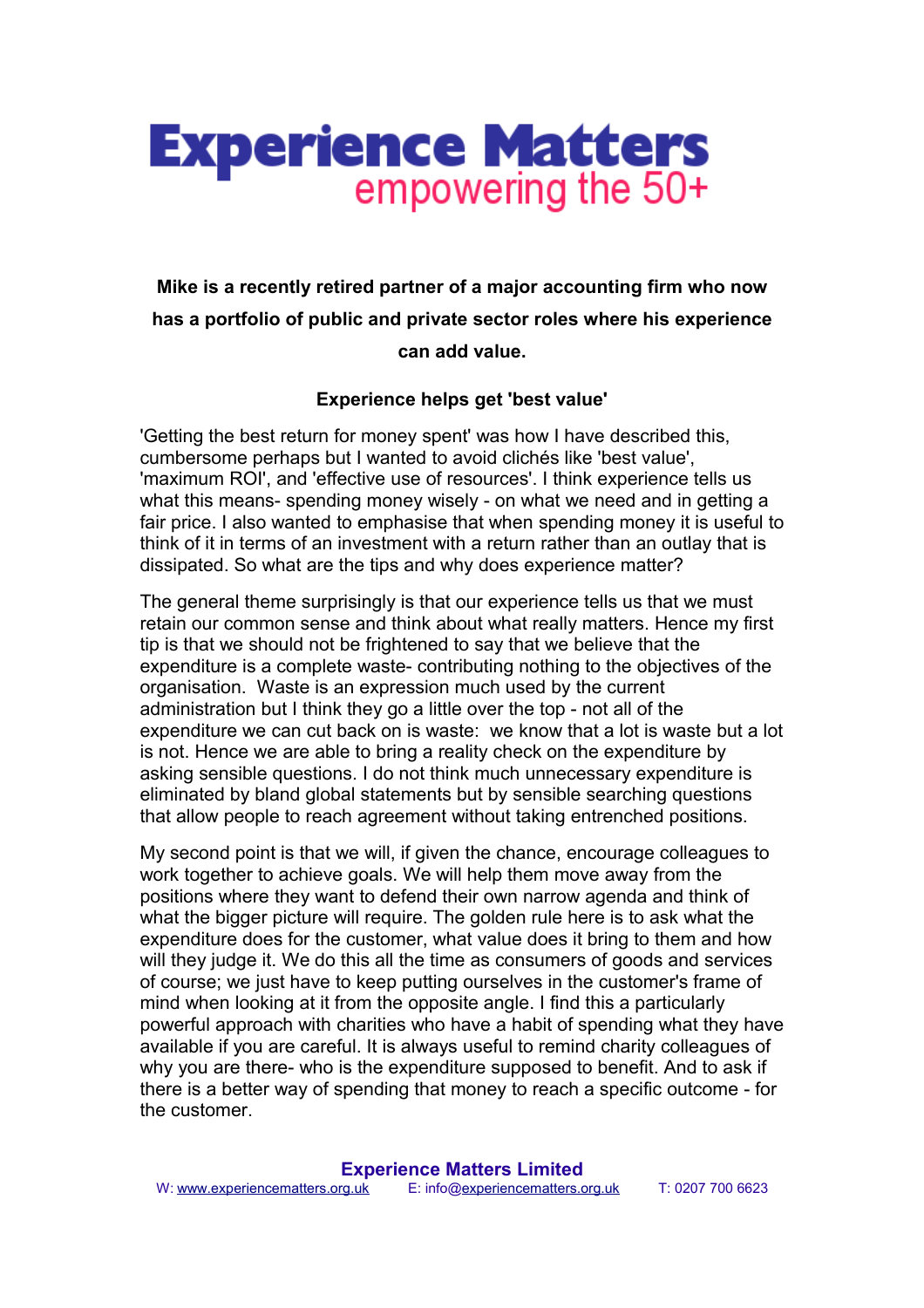## **Experience Matters** empowering the 50+

Even now I find it rather odd that when we talk about using resources, the first thought seems to be about buying what we have before for a lower price rather than taking a step back. The classic example of this in recent years is the switch to using mobile phones and the internet to communicate key messages to customers. I was very impressed recently when I was invited to a seminar and the invite came by email, the reminder came by text and email and the feedback form was also by text or email. The cost saving on paper and postage must have been significant- and allowed the firm to make a better impression on me. What especially pleased me that the firm made a better connection with me at lower cost- so better value, lower price- a great outcome?

When we ask about a better way, we should extend our questioning to cover whether a goal can be achieved by asking about the cost being shared with other people. We often seem to think that sharing somehow dilutes what we are trying to do. There are some obvious examples of sharing lifts and of course the current debate is about public organisations sharing services. To most of us it is a fairly obvious step but of course people can be rather frightened to suggest such things as they may be accused of rocking the boat, or shooting themselves in the foot by putting their own role under threat. But it has been obvious to many of us who help with charities for example that for years there was duplication between organisations trying to meet the same needs. So sharing accounting and personnel functions for example especially the one off tasks like annual accounts- has become quite common place but there have also been many examples where particular customers or clients were being dealt with by different people from the same organisation who were not joining the service up and so increasing transactions costs considerably. Modern technology has made this much simpler of course because there is now really no excuse for sharing information so that the costs the organisation incurs can be more effectively deplored in achieving what its purpose is. There is also no excuse for thinking that you won the customer- a common fault in times gone by.

This short piece has been designed to help you come to that glimpse of the blindingly obvious - that having some miles under your belt does help organisations get a better return for the money they spend trying to achieve their goals. I have not mentioned sensible budgeting and financial controls which might have been expected as I am an accountant. The reason is quite simple- you already know that, I wanted to remind you that your experience helps in other ways too - in ways that less experienced people may not yet